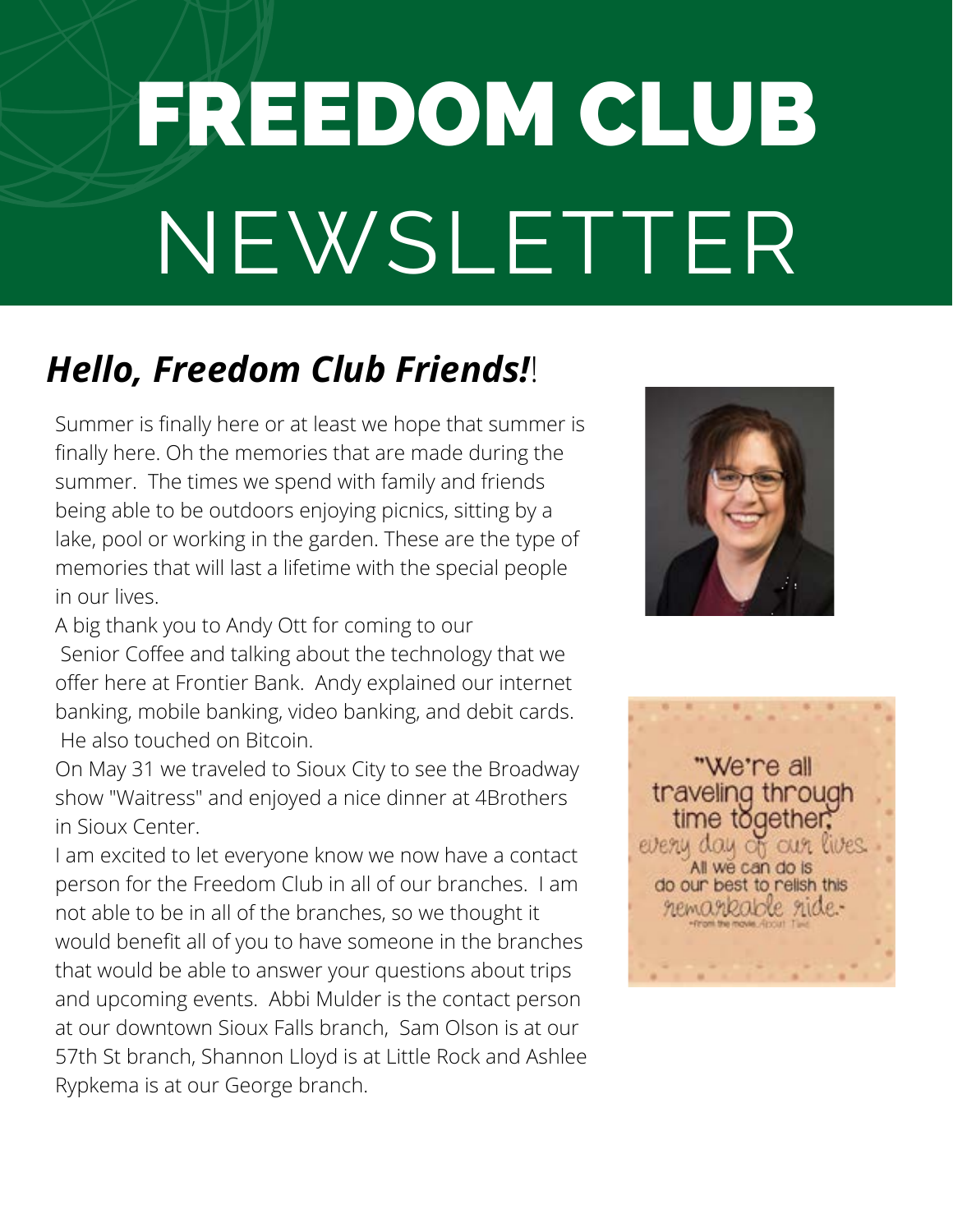# **Upcoming Events** Senior Coffee



This quarters senior coffee we are welcoming Lisa Dieren from Frontier Insurance & Realty. Lisa will share information on what to look for and questions that we need to ask as we get closer to retirement. For those of you that are already retired she will share what you should be looking for.

#### **We will serve a light lunch.**

**Sioux Falls: Date: August 30 Time: 11:00 am Where: Frontier Downtown Branch Please RSVP by Wednesday, August 24**

**Rock Rapids: Date: August 31 Time: 11:00 am Where: Frontier Bank Community Room Please RSVP by Wednesday, August 24**







**Monday, July 25 Time: 10:30 Place: Avera Clinic and Hospital Rock Rapids RSVP by July 20**

I have asked Adam Top the Food Service Manager at Avera Clinic and Hospital in Rock Rapids to talk about healthy eating and healthy servings for all of us that are over 50 and have only 1 or 2 people we are cooking for. Freedom Club will be providing lunch at the Bistro.

#### **Sign up early as space is limited.**



#### Minnesota Twins Wednesday, August 17, 2022

All you baseball fans - join us as we travel to Minneapolis to see an afternoon game between the Minnesota Twins and the Kansas City Royals. We will stop at Neisen's Riverside Sports Bar for supper.

**Just a few spots left.**

**Cost: \$150 per person Deposit of \$75 is due at sign up**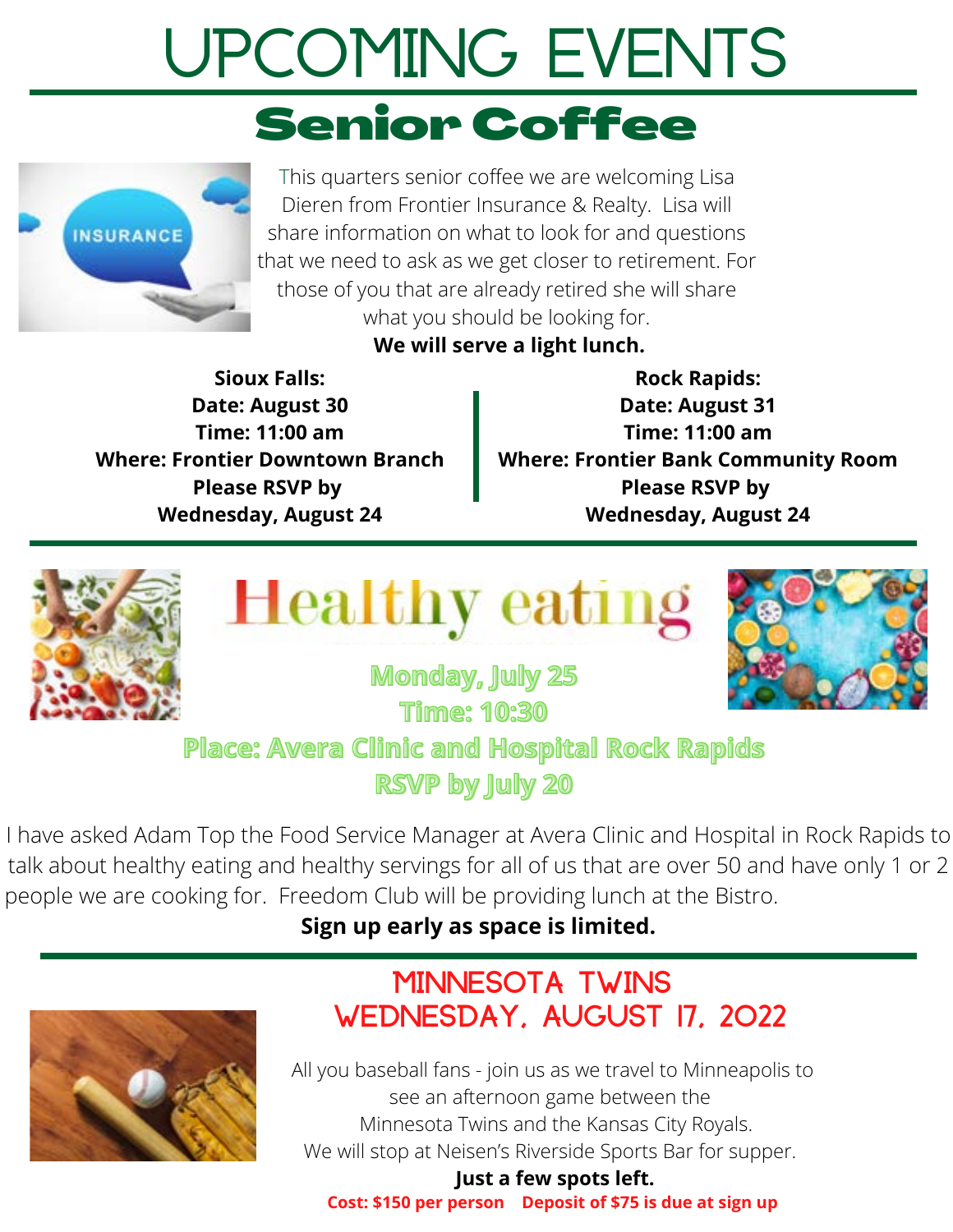

#### **Ladies Weekend Away November 5-6, 2022**

Get your girlfriends, daughters and even granddaughters together for a great weekend getaway. Our weekend will include seeing "Footloose" at Chanhassen Dinner Theatre and Church Basement Ladies at the Ames Center and even a few surprises. **Double Occupancy \$325.00**

**Triple Occupancy \$300.00 \$150 Due at registration**





Branson, MO For Christmas November 14-18, 2022 **Cost: \$930.00 per person Dbl. Occ. \$1,140.00 per person Sgl. Occ.**



**\$400 Deposit due at registration**

#### Please join us for coffee and cookies in **Rock Rapids on Friday, July 8 and Friday, August 5** and in

**Sioux Falls 57th St Branch on Friday, July 22 and Friday, August 19.**



## REFER A FRIEND

**Refer a friend to join the Freedom Club and if they join, you and your friend will get a \$50 bonus. You will also be entered for a quarterly drawing for a free day trip or \$100 off an extended trip. The following are the qualifications that need to be met in order to join the Freedom Club:**

*A Joint account covers both husband and wife. If one spouse is 50 or over, both individuals are eligible for membership.*

#### **Qualifications:**

**At least 50 years of age and one of the following:**

- **Maintain \$500 balance in a Frontier checking account and have a monthly ACH deposit or maintain a \$500 balance in an active savings account**
- **Maintain \$5000 balance in any combination of Frontier Bank Certificated of Deposit (CD's)**
- **Relationship with Frontier Bank Wealth Management and Trust**